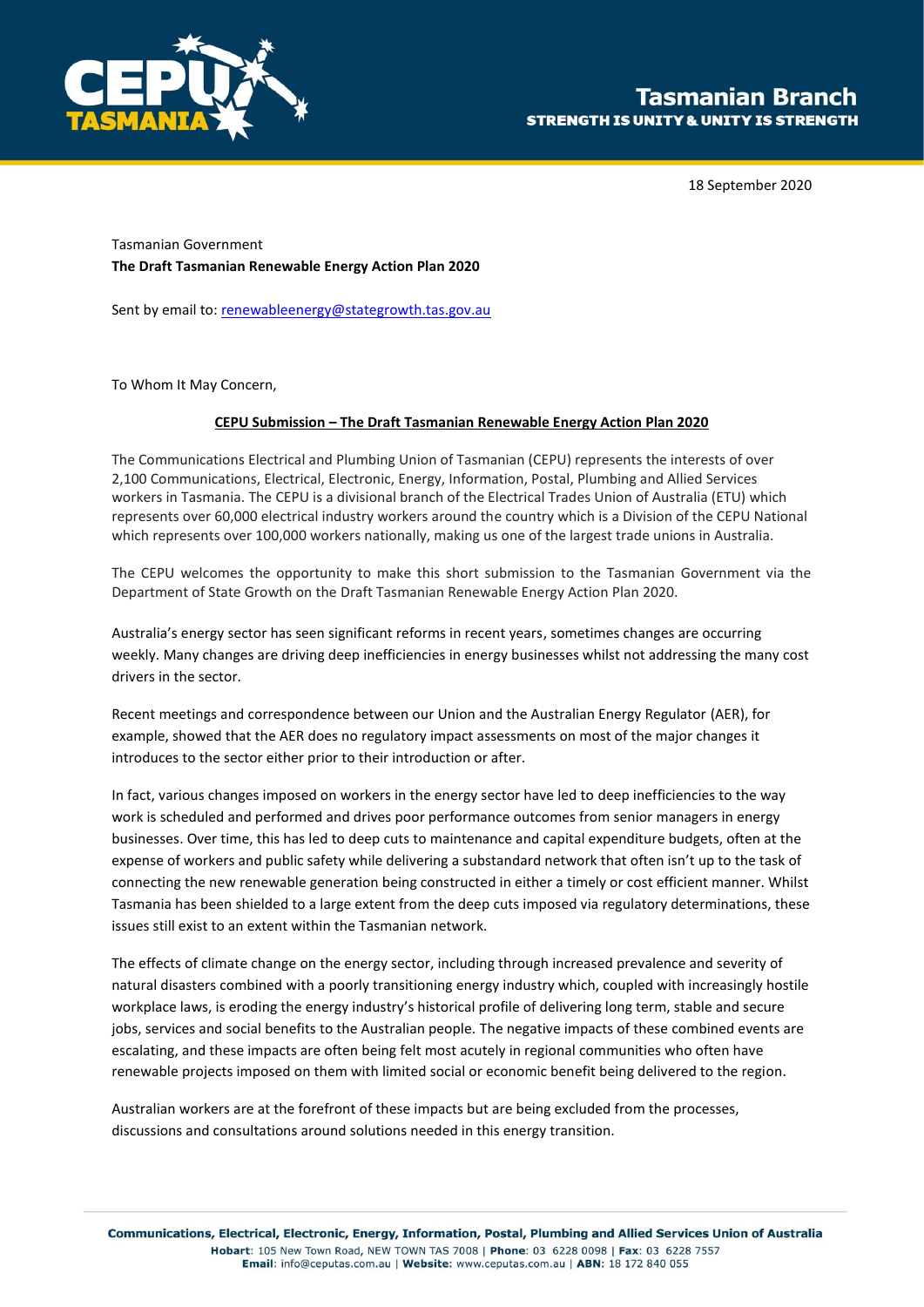

The complete lack of federal energy policy has exacerbated all of these issues, so while providing some constructive feedback to the draft action plan, the CEPU welcomes the fact the Tasmanian Government is prepared to embark on longer term, more considered planning for energy, emissions and industry.

What the CEPU found most stark about the draft action plan, is it appears the Tasmanian Government has a clear destination with reasonably articulated goals but a surprisingly limited map on how to actually get there or guarantee the plan will deliver on its promise. Much of the plan appears to presume that benefits will somehow automatically flow from private enterprise to the community despite all historical experience that this will not occur without the appropriate regulatory settings to ensure it does.

The other major deficiency with the overall draft plan, is the complete absence of any consideration for embedding representatives of workers in any of the consultation or institutional forums that are proposed. Any plan that is developed and delivered absent the perspectives of Tasmania workers is guaranteed to deliver suboptimal outcomes.

Outlined below, the CEPU would like to make the following contributions in relation to the three key priorities outlined in the draft plan.

### **Priority 1: Transforming Tasmania into a global renewable energy powerhouse**

### **No jobs and industry plan to make it work for Tasmanians – why leave it to the market?**

Australia's National Energy Market (NEM) operates under the direction of the current National Electricity Objective ('the NEO')<sup>1</sup> which states:

*'to promote efficient investment in, and efficient operation and use of, electricity services for the long term interests of consumers of electricity with respect to –*

*a) price, quality, safety, reliability and security of supply of electricity; and* 

## *b) The reliability, safety and security of the national electricity system*

On almost every measure, the 'market' has failed to deliver on this objective. Prices have continued to rise year in year out, the quality and safety of the network is in decline and reliability and security of supply continues to be challenged. Untested over-regulation has driven inefficient outsourcing and the introduction of completely ludicrous guidelines such as ringfencing.

The network has not kept up with the pace of change or the augmentation's required to prepare for and connect to new generation sources. One of the big issues with the current regulatory system is the extraordinarily narrow economic test for network expansion and augmentation, particularly the Regulatory Investment Test – Transmission (RIT-T). The ETU have been arguing for some time this test needs to be a broader economic interest and benefit test.

Victoria dealt with this some time ago by legislating amendments to the National Electricity Laws which in effect "switched off" the narrow RIT-T and replaced it with a broader economic benefit test.

<sup>1</sup> http://www.coagenergycouncil.gov.au/energy-security-board/post-2025; the NEO is set out in section 7 of the National Electricity Law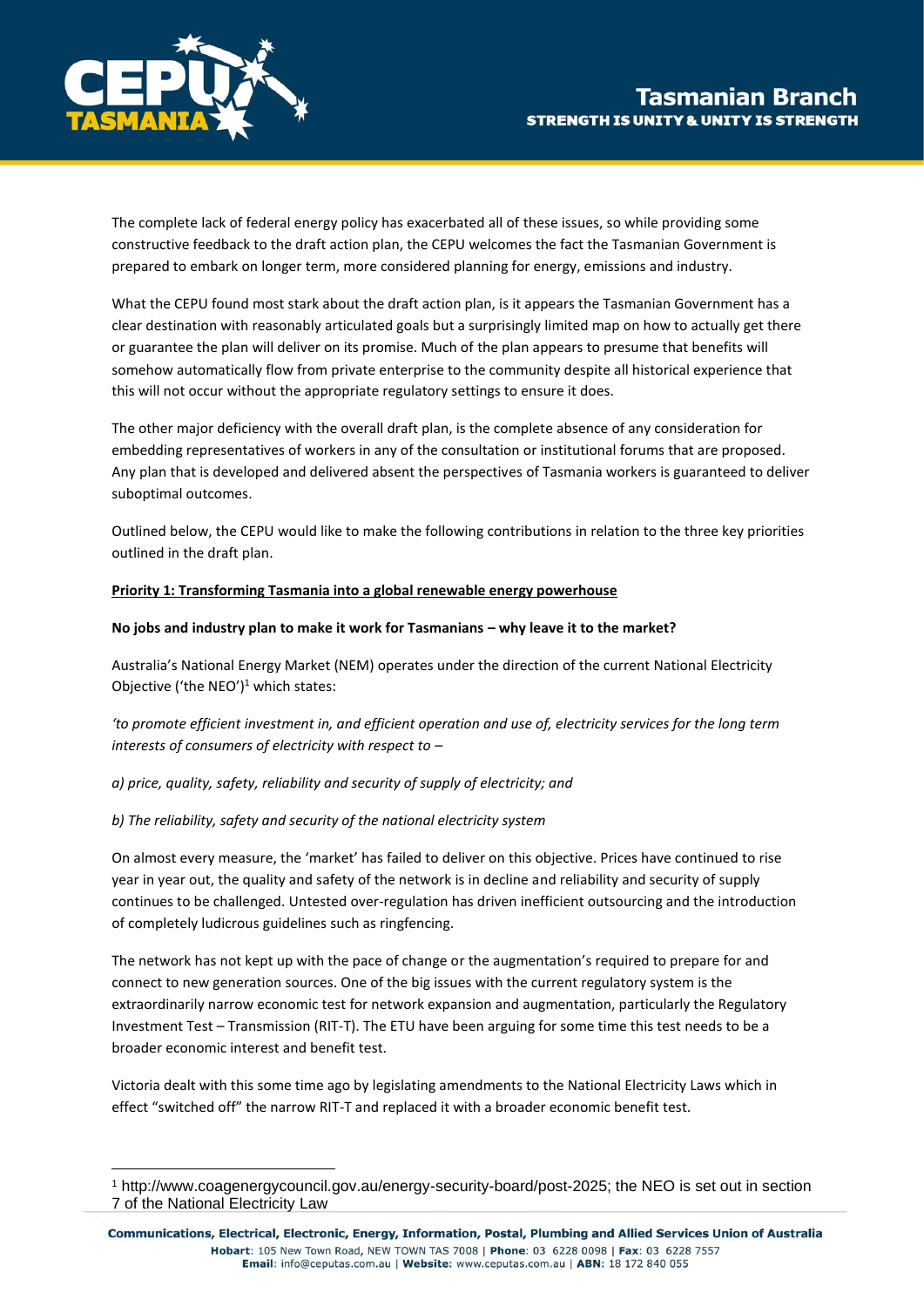

NSW tackled the issue by adopting a more stringent reliability standard. This has the effect of making it a little easier to approve transmission projects within the RIT-T framework but still has its limitations.

If Tasmania wishes to deliver cheaper electricity, a more fit for purpose network and ensure that its electricity plans actually deliver for the people of Tasmania, then an obvious first step should be to do what Victoria have done and opt out of the narrow RIT-T assessment process and replace it with a much broader economic benefit test.

The Tasmanian Government should challenge the performance of the NEM against its own metrics and seriously consider the value of continuing to be attached to it in its current framework. Further, Tasmania must advocate for a change to the NEO to allow for consideration of the impacts on workers, the community, and the State's emissions objectives.

### **No guarantee of benefits flowing to Tasmania**

In regard to Tasmania's specific emissions reduction strategies, it is regrettable that the complete lack of federal leadership on energy and the absence of any policy certainty is leading to States having to 'go it alone' when it comes to the energy transition. It is obvious that the policy paralysis of the Morrison Federal Government will continue indefinitely, therefore the CEPU would urge the Tasmanian Government to work with other States and Territories through the Council for the Australian Federation to attempt to achieve a consensus position to be implemented nationally absent the Federal Government.

Notwithstanding the above, whatever scheme is established must give consideration to and establish a formal Just Transition Authority to better manage and coordinate the energy transition. It is nearly seven paralysing years without any energy policy certainty under the Abbott / Turnbull / Morrison Government and while one‐ third of Australia's coal‐fired power stations closed between 2012 and 2017, billions in investment have occurred in renewables with no consideration given to a properly planned and coordinated deployment. This has left new renewable assets stranded, limited any benefit to impacted communities and led to a preferencing of unskilled, often exploited foreign workers, to perform large parts of the work. Very few training and apprenticeship opportunities have been created. This transition is entirely absent any consideration whatsoever of a just transition mechanism for workers and their communities impacted by changes in the industry and is completely devoid of any contemplation of the appropriate investment mechanism for new power sources and technologies. This uncertainty means that workers, their communities, and the industry itself continues to be left with no capacity to be able to plan into the future.

Tasmania should support and advocate for the creation of an Energy Transition Authority responsible for navigating Australia's transition to a clean-energy economy, which includes the orderly management of power station transitions and closures in order to avoid the severity surrounding structural adjustment on workers their families and communities along with the optimal deployment of new generation and transmission infrastructure. Absent a Federal transition authority, Tasmania should look to states like Queensland and consider adopting State policy settings similar to the Qld Just Transition Group and the first of its kind Clean Co, a publicly owned renewable energy company focused on a better planned renewable deployment through expanded public ownership.

These kind of policy settings could ensure a broader economic benefit test could be applied to renewable energy expansion with the appropriate regulatory and procurement settings to ensure the Tasmanian community actually benefits from the renewable energy action plan. Absent a proper transition framework,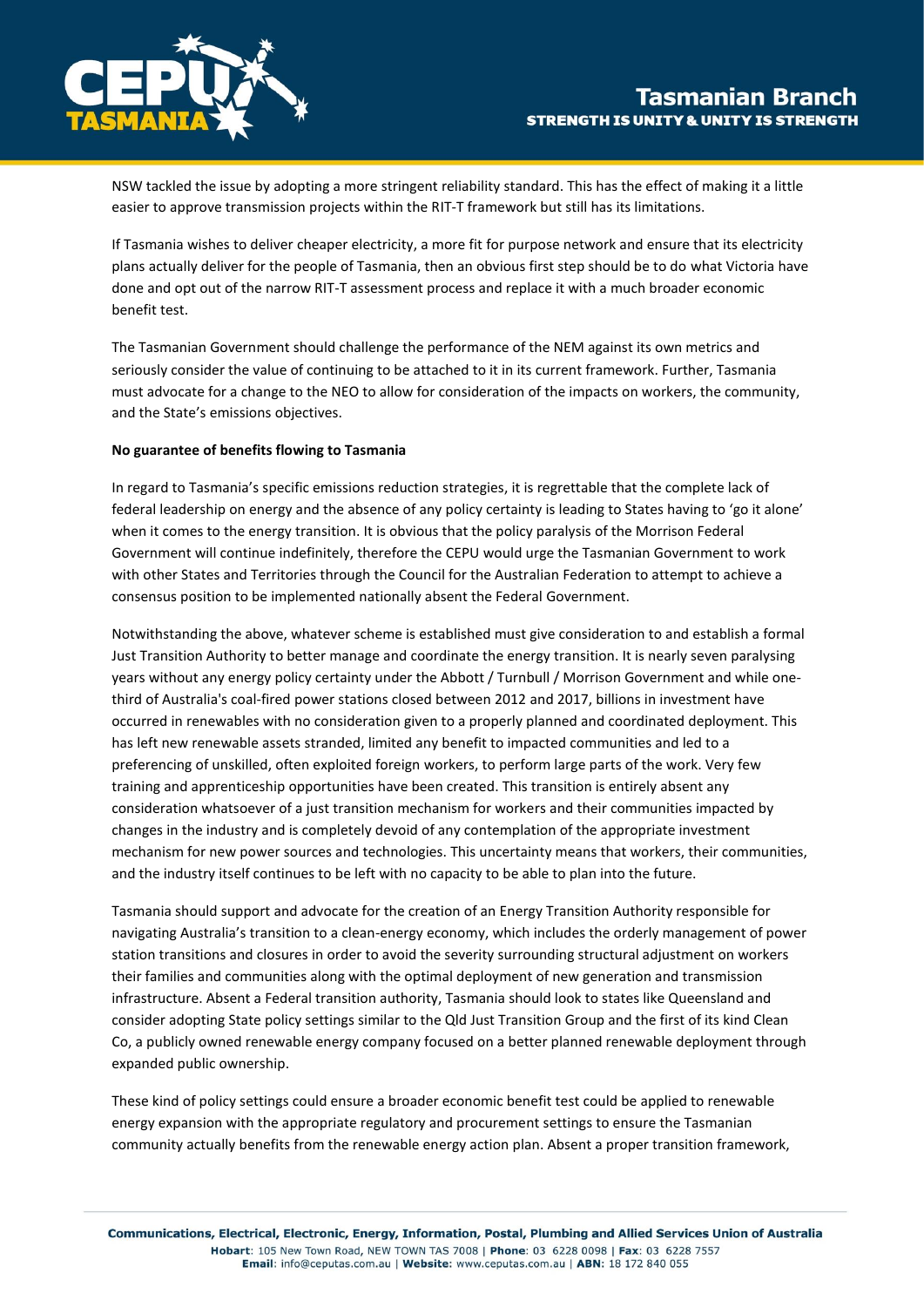

the private sector will simply bleed Tasmania's renewable resources, particularly its precious water resources and most likely export its profits to the mainland, or offshore as is the case with Basslink currently.

The reality is several of the projects identified in the draft plan are highly questionable as to their actual benefit to Tasmania and due to credible research already indicating much better options could be pursued for a much lower cost. This is particularly apparent in the Tasmanian Small Business Council case study on Marinus Link<sup>2</sup> which rightly concluded:

*"We are unconvinced that proceeding with the proposed* 

#### *Marinus Link is in the best interests of consumers."*

There are many opportunities to expand Tasmania's renewable energy resources which would complement the existing Hydro assets while delivering cheaper electricity to consumers and providing a competitive energy price for both existing Tasmanian Business while attracting new energy and emissions intensive industry to Tasmania. The energy plan is unrelentingly focused on exporting all of Tasmania's energy opportunities in pursuit of export profits, which overlooks the opportunities associated with retaining our renewable energy advantage for broader economic benefit.

For the \$3.5 billion price tag associated with building Marinus Link, the Tasmanian Government could instead embark on a complete overhaul of energy efficiency in the state which could have the effect of lowering demand, improving the quality of life of Tasmanian residents, reducing emissions and increasing supply.

For example, a targeted initiative to install battery and solar on every home in Hobart and Launceston owned and controlled by the appropriate energy Government Busines Enterprise would effectively create a grid scale virtual power plant across these two major population centers. According to census data there are approximately 130,000 dwellings across these two cities. If a majority of dwellings had a solar system coupled with a battery system, centrally controlled and monitored by the network controller, Tasmania could in essence create a virtual power plant in each city with the capacity to deliver over half a gigawatt to the system. The cost of this kind of initiative would be well below the cost of Marinus but would deliver many thousands more jobs and faster. In addition, the virtual power plant could deliver significant system services as well as improve security of supply and reduce costs for individual consumers while reducing reliance on Tasmania's dams therefore improving other industry sectors impacted by dam level fluctuations. This kind of initiative also has the capacity to be scaled up.

This is just one example of an alternative investment which could deliver jobs, energy security, reliability, and cheaper energy prices to Tasmania. Rather than focusing on simply exporting Tasmania's cheap clean energy, of which the private sector takes a huge cut, Tasmania can retain it to better attract businesses, particularly emissions exposed manufacturing businesses which in turn will accelerate the employment opportunities for the local community.

Tasmania does not have to follow the Australian resources model of just 'digging it up and selling it overseas'. Government policy should seek to retain the maximum benefit of local resources in order to first value add and then export finished products for a much better benefit of the Tasmanian community.

<sup>2</sup> [https://energyconsumersaustralia.worldsecuresystems.com/grants/AP%201020%20-%20TSBC%20-](https://energyconsumersaustralia.worldsecuresystems.com/grants/AP%201020%20-%20TSBC%20-%20Consumer%20perspective%20on%20Marinus%20Link%20Executive%20Overview%20April%202020.pdf) [%20Consumer%20perspective%20on%20Marinus%20Link%20Executive%20Overview%20April%20](https://energyconsumersaustralia.worldsecuresystems.com/grants/AP%201020%20-%20TSBC%20-%20Consumer%20perspective%20on%20Marinus%20Link%20Executive%20Overview%20April%202020.pdf) [2020.pdf](https://energyconsumersaustralia.worldsecuresystems.com/grants/AP%201020%20-%20TSBC%20-%20Consumer%20perspective%20on%20Marinus%20Link%20Executive%20Overview%20April%202020.pdf)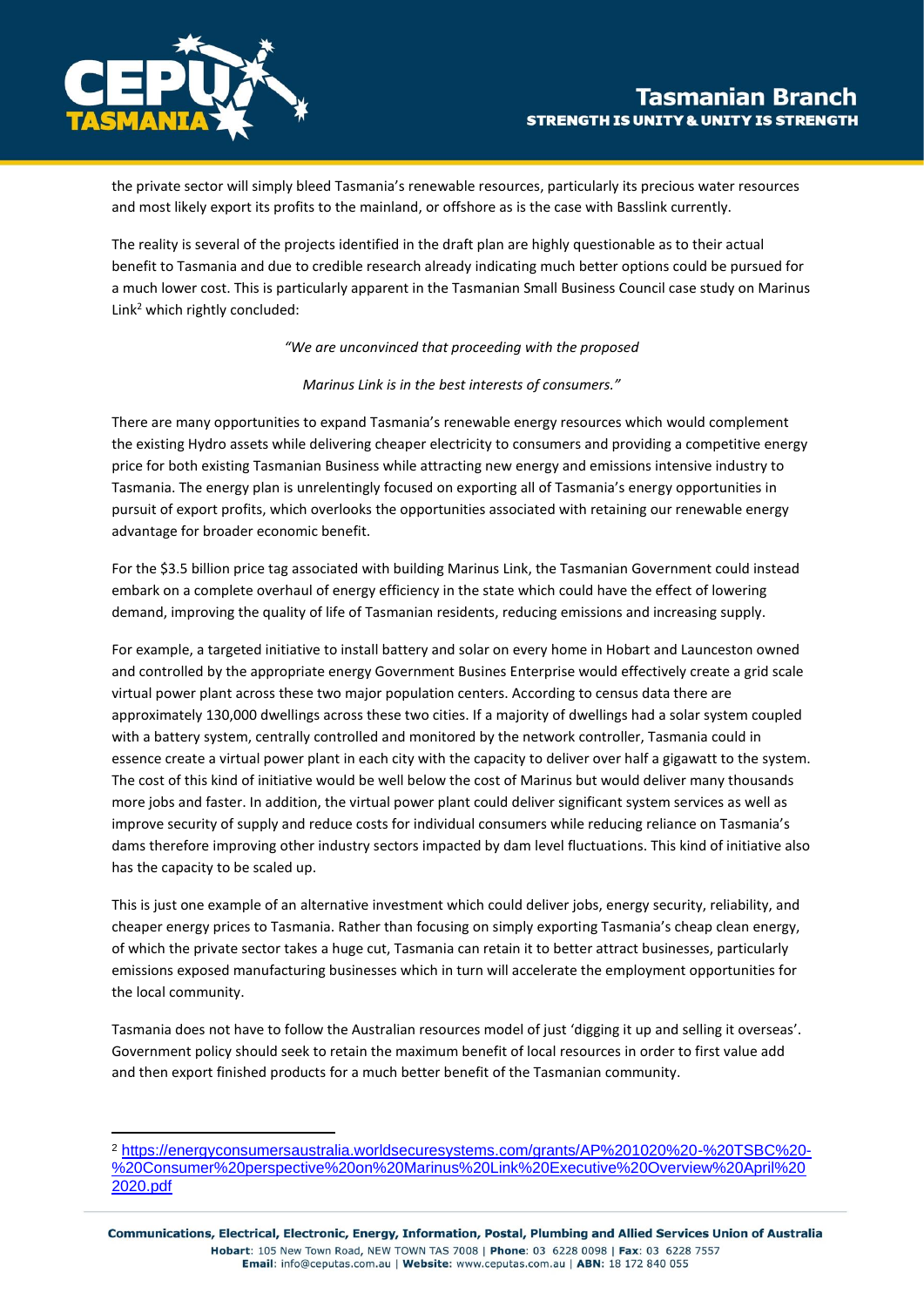

Does Tasmania want to export MW's of electricity with few jobs once constructed or do we want to export internationally competitively priced advanced manufacturing and agricultural goods produced by highly skilled, highly paid Tasmanian workers and businesses?

#### **Priority 2: Making energy work for the Tasmanian Community**

#### **Affordable Electricity and Serving the Tasmanian Community**

Electricity prices in Tasmania remain ridiculously high and there is no justifiable reason for it. The actual cost of electricity sits well over double what consumers are currently paying. One of the main drivers of electricity prices in Tasmania is the poorly regulated connection to the Victorian energy market, where regularly Victorian consumers are securing Tasmania's zero emissions electricity generation as exports ahead of Tasmanian consumers, who are left to pay the artificially inflated Victorian price or worse, import expensive and high emissions Victorian electricity generated using brown coal.

Despite Victoria being nearly 28\$ MWh higher than Tasmania's wholesale power generation as demonstrated in Figure 2.1, Tasmanian consumers are paying an average of 1.41c/kWh more for their main electricity usage.

| Unit: \$/MWh | <b>Victoria</b> | <b>Tasmania</b> | Difference % |
|--------------|-----------------|-----------------|--------------|
| 2014-15      | 32              | 37              | 15           |
| 2015-16      | 50              | 97              | 48           |
| 2016-17      | 70              | 76              | 8            |
| 2017-18      | 99              | 88              | -13          |
| 2018-19      | 124             | 88              | -40          |
| 2019-20      | 84              | 56              | -52          |

# **Figure 2.1 - Average financial year spot prices (VWA)**

Source: AER analysis using NEM data.

Notes: Volume weighted average price is weighted using native demand in each region.

# **Figure 1.2 - Retail Comparison Flat Rate**

| Unit: cents/kWh | <b>Victoria</b> | Tasmania | Difference % |
|-----------------|-----------------|----------|--------------|
| Light & Power   | 25.17           | 26.58    | 5.30         |
| <b>Tarriff</b>  | 19.54           | 17.26    | $-13.21$     |

Aurora Residential Flat Rate compared to Victorian Default Market Offer

Despite these comparisons showing a preliminary and stark irregularity of prices charged to the consumer, the story goes much deeper when the actual cost of generation is considered rather than the wholesale price. There is also the consideration of the multiple levels of regulatory costs, each different entity's profit margins and the multiple layers of corporate overheads.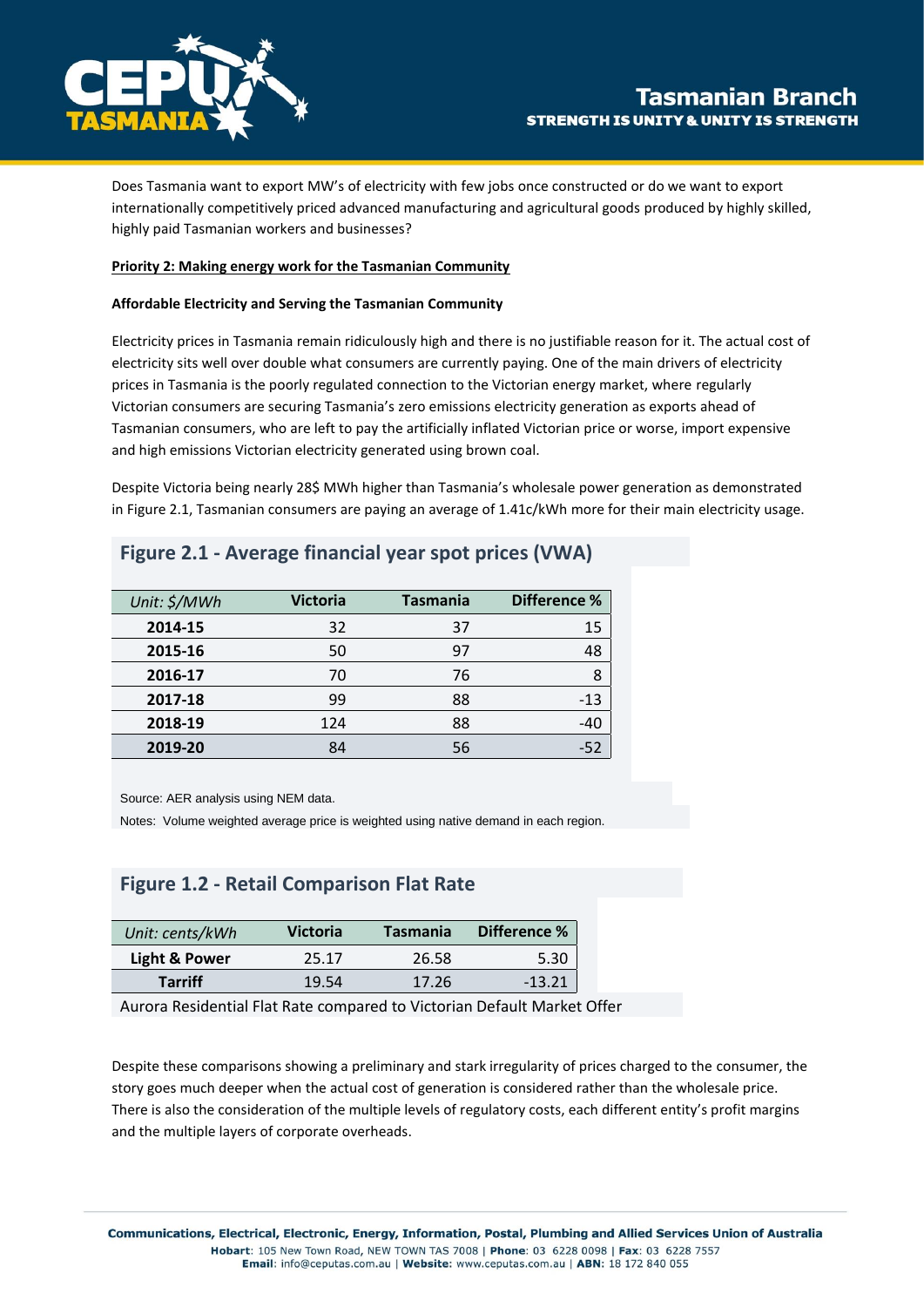

Rather than the much cheaper vertically integrated Hydro that delivered cheap, clean electricity for decades along with significant community benefits through stable secure long term jobs, the electricity 'market' in Tasmania now pays no less than three CEO's, three boards of directors, three executive management teams, three regulatory compliance teams and the list goes on.

The regulatory burden and costs, borne by consumers, to allow Tasmania to participate in an artificial electricity market are significant. Analysis in 2017 by our Union found the national cost of the multiplicity of national regulatory bodies came to more than a quarter of a billion dollars annually.

Australia's current state of energy policy paralysis is being exploited by private energy companies with ever increasing profits coupled with ever decreasing service levels. A recent report by the Australia Institute, *The Costs of Market Experiments: Electricity Consumers Pay the Price for Competition, Privatisation, Corporatisation*  and Marketization<sup>3</sup> shows just how wasteful the artificial structure of private competition that has been imposed on the electricity sector is.

The report clearly articulates the costs drivers:

- Real output per employees in the electricity sector has fallen by 37% between 2000 and 2018, due to the excessive allocation of ultimately unproductive labour to advertising, sales, contract administration and other activities associated with privatisation.
- Productivity growth has been worse than for any other industry in Australia, completely contrary to the assumption that privatisation enhances efficiency.
- The number of sales-staff employed by electricity companies has grown almost 400% since the industry began to be privatised in the mid-1990s and the number of managers has grown over 200%.
- Over the same period, the number of electrical tradespeople and other workers involved in actual production has grown just 21%.
- Electricity sector now spends more on finance and banking costs than the actual fossil fuels that power electricity generation.

Many of the projects highlighted in the draft energy plan presume that privately owned renewable generators will somehow 'do the right thing' by Tasmania when it comes to jobs, price, supply chain opportunities or any other broad socioeconomic benefit yet the small number of privately built renewables which have been constructed recently have demonstrated the complete opposite.

Much of the workforce has been fly in / fly out from the mainland despite local workers being both skilled, licensed and capable of performing the work (astonishingly this even continued during the COVID travel restrictions) few apprenticeships have been offered but on closer inspection the CEPU found these apprentices weren't even Tasmanian workers, but instead the project proponents flew in interstate apprentices. Limited planning and absolutely no enforcement of procurement principles meant there was no leveraging of local supply chain opportunities and the majority of components for these projects were brought in from the mainland or from overseas suppliers. At best the local communities received a small increase in shop trade and some accommodation facilities benefited, but usually at the expense of the local population who faced significant increases in costs.

It is regrettable that this energy plan does not contemplate how to tackle these issues. Instead much of the plan appears intent on persevering with the expansion of renewable energy resources via private investment, for the direct benefit of Victoria, largely paid for by Tasmanian energy consumers and taxpayers.

<sup>3</sup> [The Costs of Market Experiments](http://www.tai.org.au/sites/default/files/P470%20Electricty%20Consumers%20Pay%20the%20Price%20%5BWEB%5D.pdf)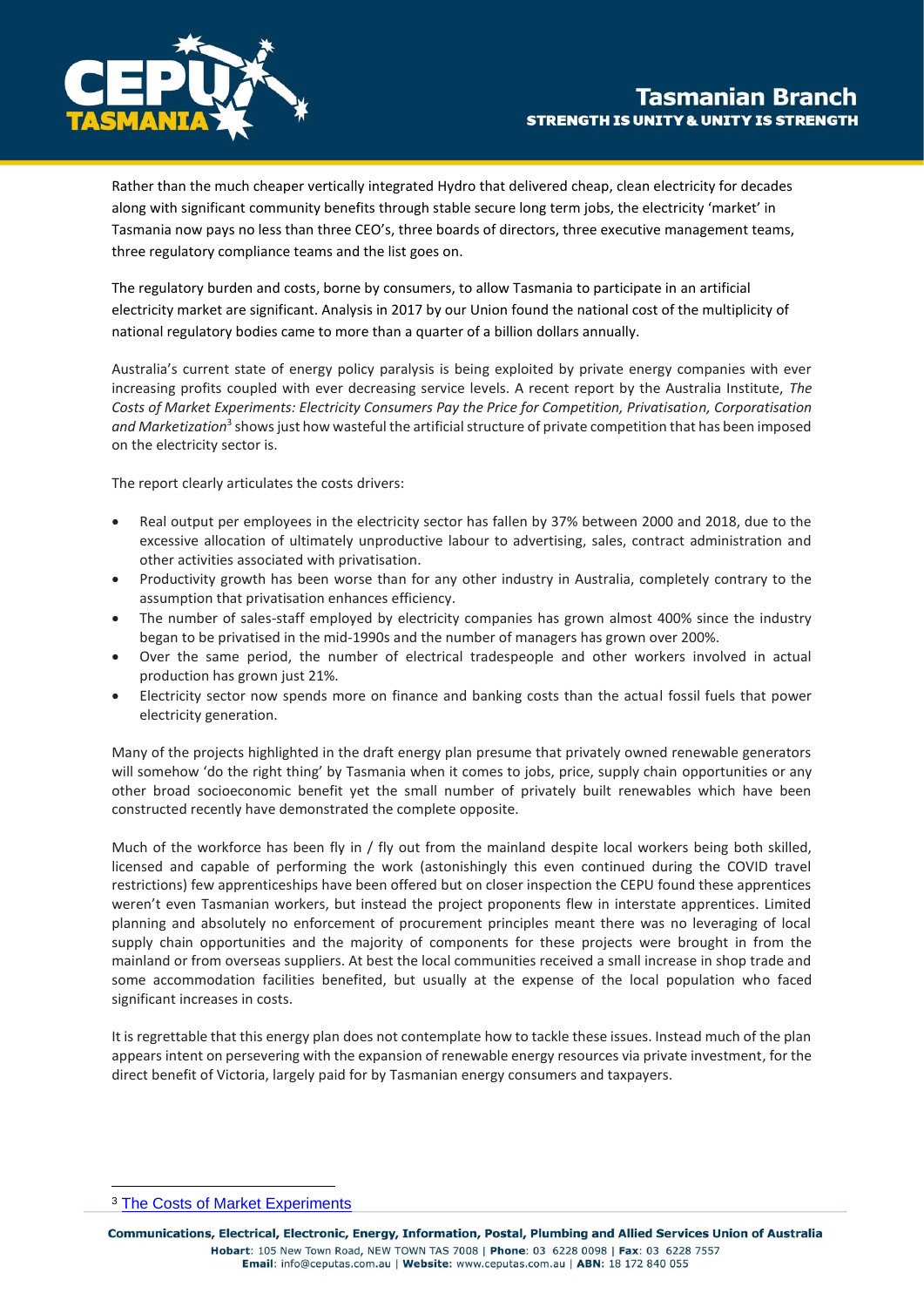

|                                 | <b>Nov-96</b> | $Nov-16$ | Increase |
|---------------------------------|---------------|----------|----------|
|                                 |               |          | %        |
| <b>Managers</b>                 | 2,669         | 8,473    | 217      |
| Sales workers (broadly defined) | 607           | 3,008    | 396      |
| Professional (excluding         | 6,865         | 11,115   | 62       |
| advertising and marketing       |               |          |          |
| professionals)                  |               |          |          |
| Clerical and admin              | 8,805         | 11,851   | 35       |
| Other (Field Workforce)         | 20,242        | 23,234   | 15       |
| Total                           | 39,188        | 57,681   | 47       |

## **Table 1.3 – Employment Growth in the Power Industry**

*Source: The Australia Institute Report - The Costs of Market Experiments: Electricity Consumers Pay the Price for Competition, Privatisation, Corporatisation and Marketization*

Ensuring public ownership including in the expansion of renewable resources is critical to maintaining democratic control of the energy system and ensuring the system serves the Tasmanian community rather than privatizing and more than likely offshoring the profits.

### **The 'prosumer' fallacy**

Attempting to resolve the debacle that is Australia's National Electricity Market through a 'consumer activist' lens is reckless and disregards important issues of safety, scale, quality standards and socioeconomic exclusion.

Annual reports from the Clean Energy Regulator have consistently demonstrated the high rates of noncompliance in the small-scale solar installation industry. In fact, their most recent report<sup>4</sup> showed the number of "unsafe or substandard" installations increased again with Tasmania having the highest rates of unsafe installations and amongst the highest rates of sub-standard installation, yet the federal Clean Energy Regulator (CER) has only ever suspended one single operator's license over the past decade.

Table 1. Completed inspection reports received as at 31 July 2018

4

[http://www.cleanenergyregulator.gov.au/DocumentAssets/Documents/Inspections%20update%20No](http://www.cleanenergyregulator.gov.au/DocumentAssets/Documents/Inspections%20update%20No%2018.pdf) [%2018.pdf](http://www.cleanenergyregulator.gov.au/DocumentAssets/Documents/Inspections%20update%20No%2018.pdf)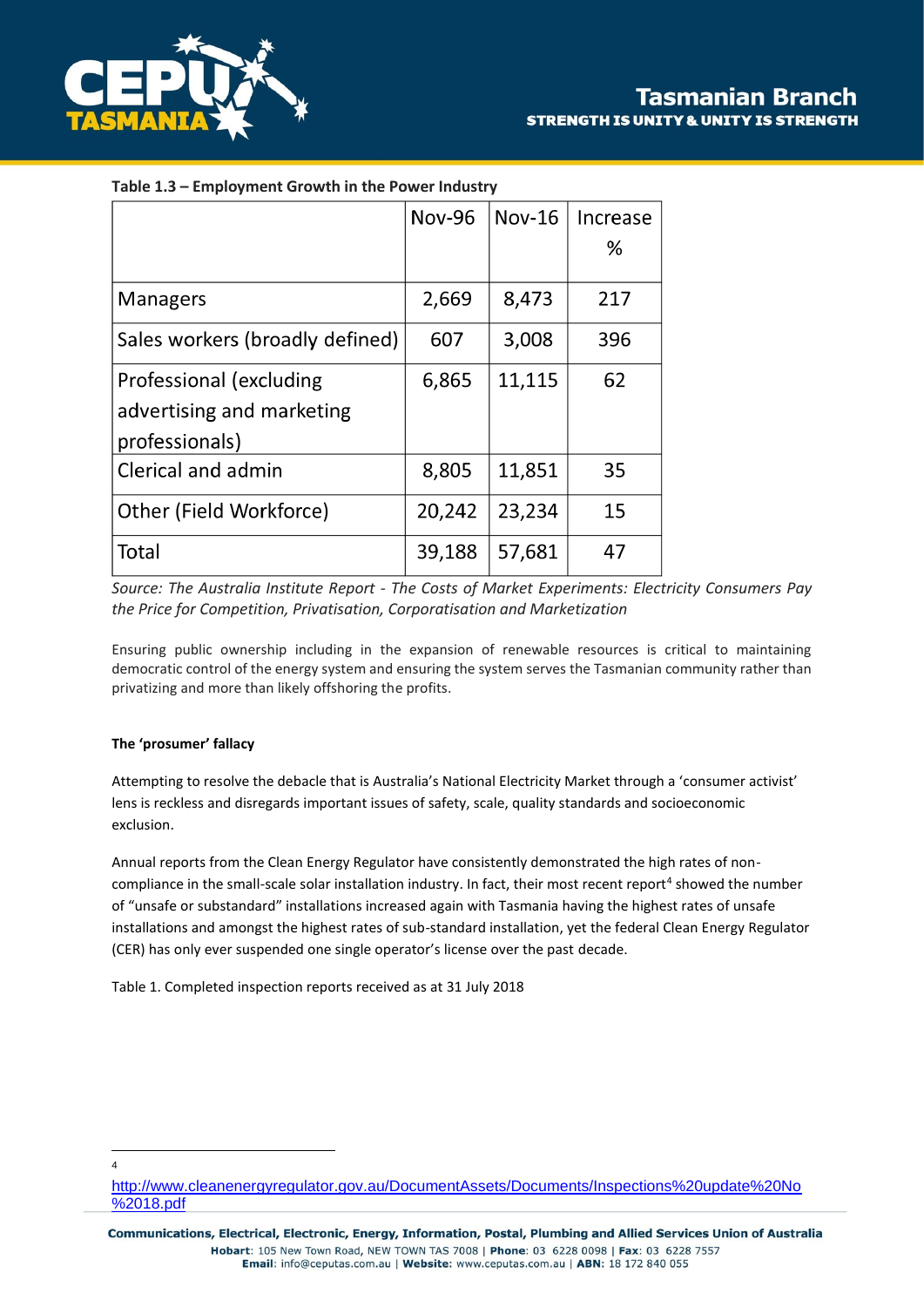

# **Tasmanian Branch STRENGTH IS UNITY & UNITY IS STRENGTH**

| <b>State</b>             | <b>Systems</b><br>inspecte<br>d | <b>Unsafe</b><br>systems | % Unsafe | <b>Substand</b><br>ard<br>systems | % Sub<br><b>Standard</b> |
|--------------------------|---------------------------------|--------------------------|----------|-----------------------------------|--------------------------|
| <b>ACT</b>               | 311                             | 12                       | 3.86     | 36                                | 11.58                    |
| <b>NSW</b>               | 6,236                           | 210                      | 3.37     | 1,082                             | 17.35                    |
| <b>NT</b>                | 142                             | 5                        | 3.52     | 30                                | 21.13                    |
| <b>QLD</b>               | 8,270                           | 265                      | 3.20     | 1,583                             | 19.14                    |
| <b>SA</b>                | 3,241                           | 55                       | 1.70     | 591                               | 18.24                    |
| <b>TAS</b>               | 383                             | 20                       | 5.22     | 69                                | 18.02                    |
| <b>VIC</b>               | 5,258                           | 201                      | 3.82     | 754                               | 14.34                    |
| <b>WA</b>                | 4,203                           | 146                      | 3.47     | 861                               | 20.49                    |
| Grand<br><b>Total</b>    | 28,044                          | 914                      |          | 5,006                             |                          |
| <b>Total Per</b><br>cent |                                 | 3.26%                    |          | 17.85%                            |                          |

The proliferation of small-scale renewables and demand management initiatives without any meaningful coordination or planning is having a massive impact on the network, often requiring expensive investment in network upgrades to deal with the subsequent voltage and system imbalance issues. Adding to the complexity of these issues is the high rates of non-conformance and completely inadequate regulatory oversight of this industry.

A serious question must be asked, when Australia has the largest reserves of relatively cheap fossil fuel sources and even cheaper renewable energy sources how it has become the individual consumers being the ones tasked with figuring out how to reduce their power bills.

Further, under the current model, the additional network pressures introduced by 'prosumer' initiatives are not paid for by these individual consumers but rather borne by all consumers while the individual reaps all the benefits exclusively. The focus of these programs put pressure on the system without acknowledging this will cost and someone has got to pay

At the end of the day, individuals will not be able to offset the profiteering by private providers and often, their well-intentioned adjustments and initiatives will ultimately put a strain and additional costs onto the network which are then borne by the consumers.

### **Priority 3: Growing the economy and providing jobs**

### **Removal of workers representation from training and no plan to restore it**

Following the election of the Hodgman Government in 2014, a sustained and ideological effort to remove workers representatives from formal consultation bodies regarding training has led to a situation where there is no representation of workers on either the Tasmanian and this has led to an overall decline in the number of apprentices in Tasmania in the March 2013 to March 2020 period as identified at table 3.1.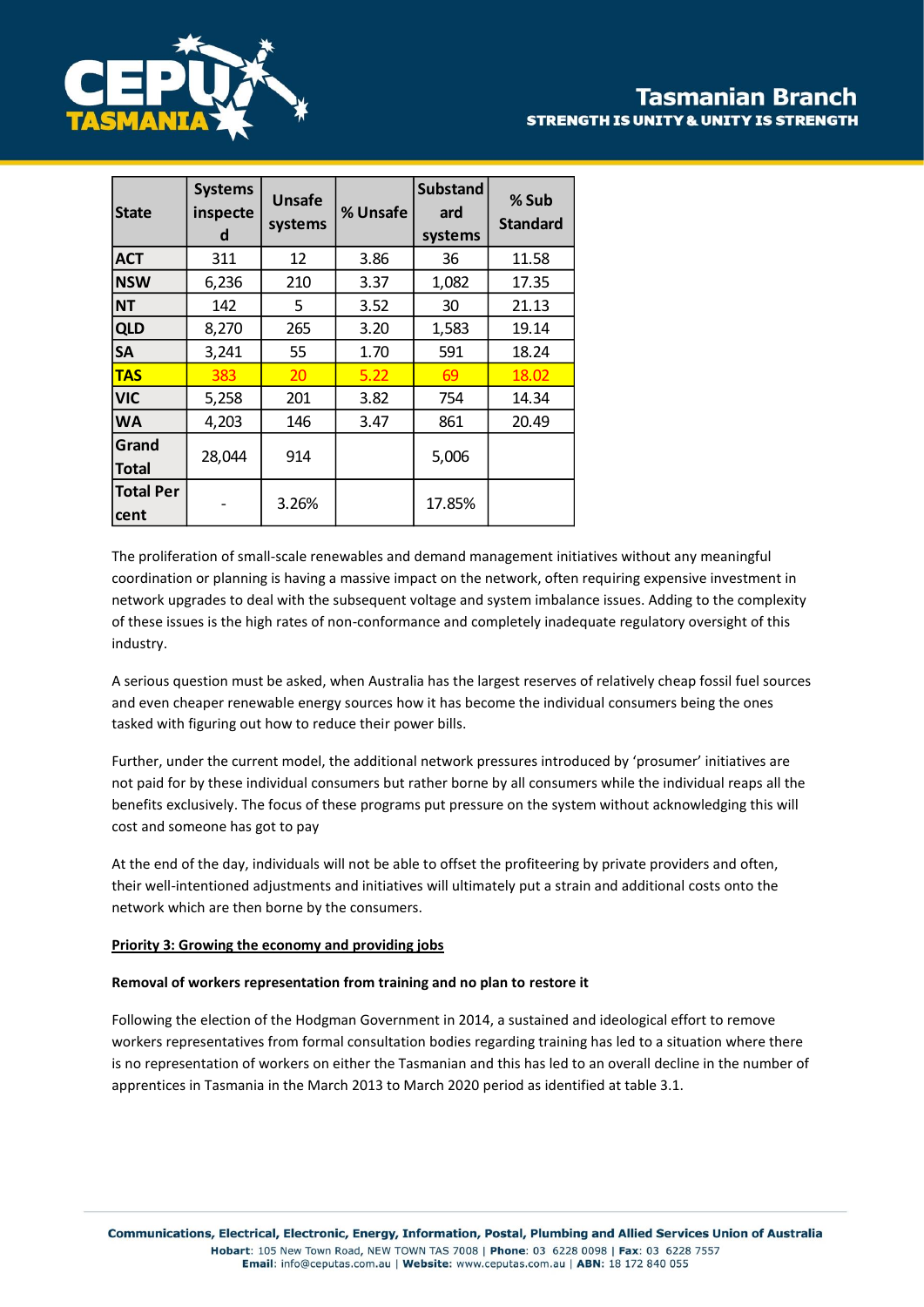

## Table 3.1 – Apprentices Numbers Tasmania

|                               | Enrolled<br>March 2014 | Enrolled<br>March 2020 | Percentage<br>Change |
|-------------------------------|------------------------|------------------------|----------------------|
| <b>Electrical Apprentices</b> | 585                    | 663                    | 13.33                |
| All Apprentices               | 10843                  | 9111                   | $-15.97$             |

#### Source: NCVER Data

Defining and measuring skills shortages is a complex and difficult task and it is one which, to date, government has largely failed to undertake effectively. Currently the government does not have access to any data sources that are sufficient to determine skill shortages in real time, particularly not at a sufficiently granular level geographically.

The government, accepting this reality, has largely fallen back on allowing employers to identify and define skills shortages, with remarkably few checks or process to ensure that this is done accurately. The echo chamber which non-representative skills and training boards has become in Tasmania is disappointing. These issues were raised with the Hodgman Government in 2015 where a commitment was made by then Premier Hodgman in the presence of then Treasurer Gutwein to correct this deficiency but regrettably this turned out to be another promise not kept by the government.

Ideally, the processes associated with skills identification and development should involve engagement with employers, unions, state and local governments and TAFE providers. This broader group could more effectively identify skills shortages, while weeding out those occupations currently incorrectly identified as suffering a shortage.

It is particularly crucial to broaden the group which overseas this process as long as skills shortage lists are used to determine eligibility for temporary work visas. This system is often used by employers to access workers at a lower cost than local workers (many migrant workers are also more vulnerable to exploitation such as wage theft). A 2015 survey of employers using this program showed how employers use this system not to fill skill gaps, but to save money when it found that only 1 in 100 had attempted to increase the salary of the position they were advertising prior to seeking access to temporary migrant workers.<sup>5</sup>

It is this dual-purpose which partially explains the apparent persistent shortages in some industries. The use of skill shortage identification to drive training and to grant access to temporary visa workers are related purposes, but they are in fact opposed to one-another. Allowing employers access to workers which are often perceived as cheaper and more exploitable than locally-sourced workers, acts a direct disincentive for investment in the training of new workers. Employers prefer to churn through multiple temporary worker placements rather than invest a similar amount of time in the training of a local worker or, as shown earlier, offer more competitive pay to attract an existing workforce. This means that skills shortages are not effectively addresses and that it remains in the interest of employers, who are the sole source of skill shortage intelligence currently utilised, to keep occupations listed as experiencing a shortage for as long as possible.

The draft plan lacks the necessary pathway to actually achieve its goals.

By way of example, Tasmania has a significant opportunities to control training demand and core industry skills through the strategic use of its existing and new Government Business Enterprises (GBE's) which are currently some of the worst employers in Tasmania when it comes to employing trainee's and apprentices.

<sup>5</sup> <https://www.aph.gov.au/DocumentStore.ashx?id=bd3269cc-37ae-4023-986e-582a4e11adbd>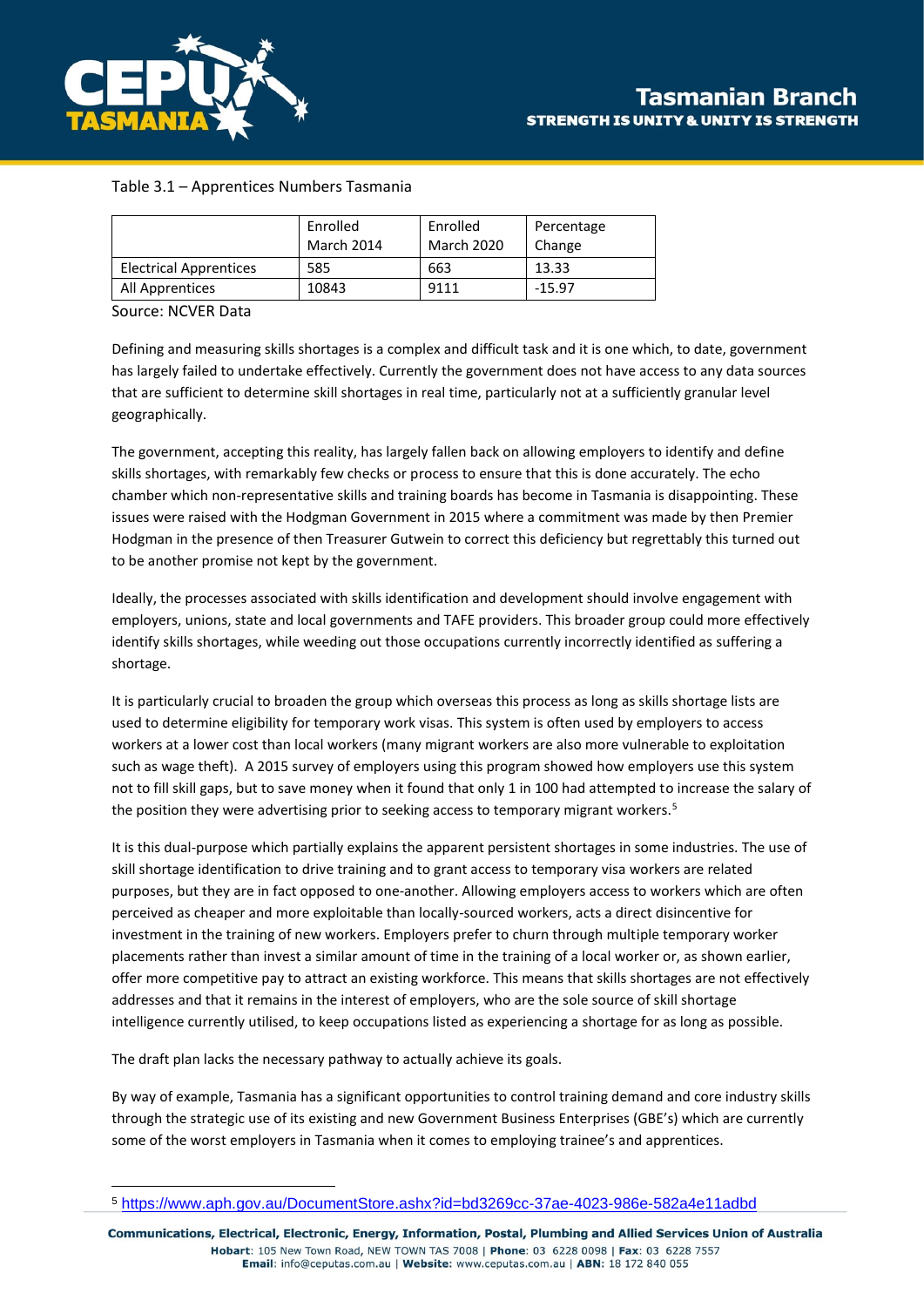

The Energising Tasmania Fund appears to target grants of over \$16m at private RTO's, not securing and retaining long term skills for Tasmania.

There is no procurement or regulatory settings identified which will deliver the job opportunities the draft plan purports to support. This is a significant lost opportunity and an area the CEPU would urge the Government to improve significantly or risk a significant opportunity cost.

### **Defunding impacts of Tasmania Tafe and an overemphasis on private providers**

The CEPU has locally and nationally highlighted for a long period that the neglect of TAFE's resourcing has and is having a serious impact on even the fundamental delivery of Certificate 3 trades. The near standstill of Electrical and Plumbing training in the pre Covid construction boom is a prime example. The good news however is the that solutions to those problems are simple.

- o Industry standard wages to attract/retain teachers
- o Increased administrative support for teachers
- o Adequate funding for Tafe capital expenditure

Despite overall growth in jobs in the three main sectors which employ trades and technical workers as shown in Table 3.2 there has not been a corresponding growth in apprenticeship numbers. While overall jobs grew 3.16% the total number of apprenticeships fell by just under 16%.

Whilst electrical apprenticeships are the exception to this rule, this has largely been due to the expansion of a number of funding policies predominantly in the residential construction settings, an area the Union regularly receives reports from apprentices of underpayment, poor treatment and a lack of meaningful on the job training which is in turn leading to a higher dropout rate for this cohort of apprentices. A secondary challenge has been the Federal Liberal Governments decision to make it unlawful for Unions such as the CEPU to negotiated and agree with employers in the construction industry committing to the employment and training of apprenticeships. Notwithstanding, the improvement in the construction sector has contributed to the overall increase to electrical apprentice numbers, but not to the extent it could have had the Federal Government not introduced so much red tape into the skills and training space.

|               | February 2013 | February 2020 | Percentage<br>Change % |
|---------------|---------------|---------------|------------------------|
| Electrical    | 5000          | 4000          | $-20.00$               |
| Manufacturing | 18300         | 18700         | 2.19                   |
| Construction  | 17800         | 19700         | 10.67                  |
| Total         | 41100         | 42400         | 3.16                   |

|  |  |  | Table 3.2 – Total Employment Across Main Sectors Which Employ Apprentices |
|--|--|--|---------------------------------------------------------------------------|
|--|--|--|---------------------------------------------------------------------------|

ABS: 6291.0.55.003 - Labour Force, Australia, Detailed, Quarterly, May 2020

Regardless, Tasmania is experiencing a significant decline in apprenticeship completion rates. From an average completion rate in 2007<sup>6</sup> of 67%, Tasmania's 2015 intake of apprentices only achieved a 60.8% completion rate meaning less than two thirds of all apprentices make it to the end of their training contract.

<sup>6</sup> https://www.ncver.edu.au/\_\_data/assets/file/0026/9665/understanding-non-completion-2706.docx